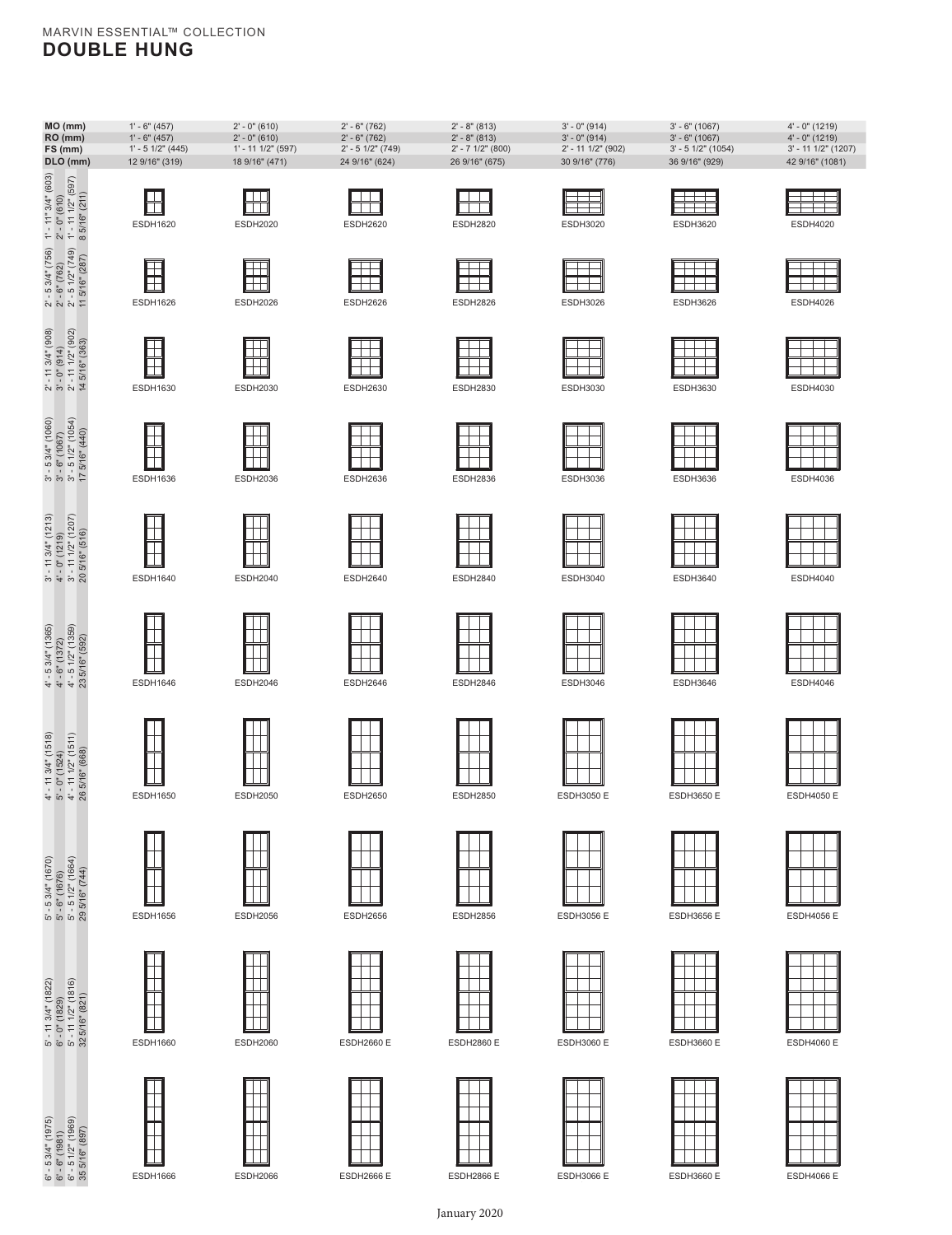# **DOUBLE HUNG**

## 2 Wide

| MO (mm)<br>RO (mm)<br>FS (mm)                                                                                         | $3' - 0''$ (914)<br>$3' - 0''$ (914)<br>2' - 11 1/2" (902) | 4' - 0" (1219)<br>4' - 0" (1219)<br>3' - 11 1/2" (1207) | $5' - 0''$ (1524)<br>$5'$ - $0''$ (1524)<br>4' - 11 1/2" (1511) | $5' - 4''$ (1626)<br>$5' - 4''$ (1626)<br>$5' - 31/2" (1600)$ | $6'$ - $0''$ (1829)<br>$6'$ - $0''$ (1829)<br>5' - 11 1/2" (1816) | 7' - 0" (2134)<br>7' - 0" (2134)<br>6' - 11 1/2" (2121) | 8' - 0" (2438)<br>8' - 0" (2438)<br>7' - 11 1/2" (2426) |
|-----------------------------------------------------------------------------------------------------------------------|------------------------------------------------------------|---------------------------------------------------------|-----------------------------------------------------------------|---------------------------------------------------------------|-------------------------------------------------------------------|---------------------------------------------------------|---------------------------------------------------------|
| $\begin{array}{ll} 1' & -11'' & 3/4'' & (603) \\ 2' & -0'' & (610) \\ 2' & -11 & 1/2'' & (597) \\ \end{array}$        | <b>ESDH1620</b>                                            | <b>ESDH2020</b>                                         | <b>ESDH2620</b>                                                 | <b>ESDH2820</b>                                               | <b>ESDH3020</b>                                                   | <b>ESDH3620</b>                                         | <b>ESDH4020</b>                                         |
| $2' - 53/4'' (756)$<br>$2' - 6'' (762)$<br>$2' - 51/2'' (749)$                                                        | <b>ESDH1626</b>                                            | <b>ESDH2026</b>                                         | <b>ESDH2626</b>                                                 | <b>ESDH2826</b>                                               | <b>ESDH3026</b>                                                   | <b>ESDH3626</b>                                         | ESDH4026                                                |
| $2'$ - 11 3/4" (908)<br>$3'$ - 0" (914)<br>$2'$ - 11 1/2" (902)                                                       | <b>ESDH1630</b>                                            | <b>ESDH2030</b>                                         | <b>ESDH2630</b>                                                 | <b>ESDH2830</b>                                               | ESDH3030                                                          | ESDH3630                                                | <b>ESDH4030</b>                                         |
| $3' - 5$ $3/4" (1060)$<br>$3' - 6" (1067)$<br>$3' - 5$ $1/2" (1054)$                                                  |                                                            |                                                         |                                                                 |                                                               |                                                                   |                                                         |                                                         |
| $\begin{array}{l} 3' \cdot 11 \; 34" \; (1213) \\ 4' \cdot 0" \; (1219) \\ 3' \cdot 11 \; 1/2" \; (1207) \end{array}$ | <b>ESDH1636</b>                                            | <b>ESDH2036</b>                                         | <b>ESDH2636</b>                                                 | <b>ESDH2836</b>                                               | ESDH3036                                                          | <b>ESDH3636</b>                                         | <b>ESDH4036</b>                                         |
|                                                                                                                       | <b>ESDH1640</b>                                            | <b>ESDH2040</b>                                         | <b>ESDH2640</b>                                                 | <b>ESDH2840</b>                                               | <b>ESDH3040</b>                                                   | <b>ESDH3640</b>                                         | <b>ESDH4040</b>                                         |
| $4' - 5$ 3/4" (1365)<br>$4' - 6"$ (1372)<br>$4' - 5$ 1/2" (1359)                                                      | <b>ESDH1646</b>                                            | <b>ESDH2046</b>                                         | <b>ESDH2646</b>                                                 | <b>ESDH2846</b>                                               | <b>ESDH3046</b>                                                   | <b>ESDH3646</b>                                         | <b>ESDH4046</b>                                         |
| $4'$ - 11 3/4" (1518)<br>5' - 0" (1524)<br>4' - 11 1/2" (1511)                                                        |                                                            |                                                         |                                                                 |                                                               |                                                                   |                                                         |                                                         |
|                                                                                                                       | <b>ESDH1650</b>                                            | <b>ESDH2050</b>                                         | <b>ESDH2650</b>                                                 | <b>ESDH2850</b>                                               | <b>ESDH3050 E</b>                                                 | <b>ESDH3650 E</b>                                       | <b>ESDH4050 E</b>                                       |
| 5' - 5 3/4" (1670)<br>5' - 6" (1676)<br>5' - 5 1/2" (1664)                                                            |                                                            |                                                         |                                                                 |                                                               |                                                                   |                                                         |                                                         |
|                                                                                                                       | <b>ESDH1656</b>                                            | <b>ESDH2056</b>                                         | <b>ESDH2656</b>                                                 | <b>ESDH2856</b>                                               | <b>ESDH3056 E</b>                                                 | <b>ESDH3656 E</b>                                       | <b>ESDH4056 E</b>                                       |
| 5' - 11 3/4" (1822)<br>6' - 0" (1829)<br>5' - 11 1/2" (1816)                                                          |                                                            |                                                         |                                                                 |                                                               |                                                                   |                                                         |                                                         |
|                                                                                                                       | <b>ESDH1660</b>                                            | <b>ESDH2060</b>                                         | <b>ESDH2660 E</b>                                               | <b>ESDH2860 E</b>                                             | <b>ESDH3060 E</b>                                                 | <b>ESDH3660 E</b>                                       | <b>ESDH4060 E</b>                                       |
| $i'$ - 5 3/4" (1975)<br>$i'$ - 6" (1981)<br>$i'$ - 5 1/2" (1969)                                                      |                                                            |                                                         |                                                                 |                                                               |                                                                   |                                                         |                                                         |
| ේ <i>ම</i>                                                                                                            | <b>ESDH1666</b>                                            | <b>ESDH2066</b>                                         | <b>ESDH2666 E</b>                                               | <b>ESDH2866 E</b>                                             | <b>ESDH3066 E</b>                                                 | <b>ESDH3660 E</b>                                       | <b>ESDH4066 E</b>                                       |

January 2020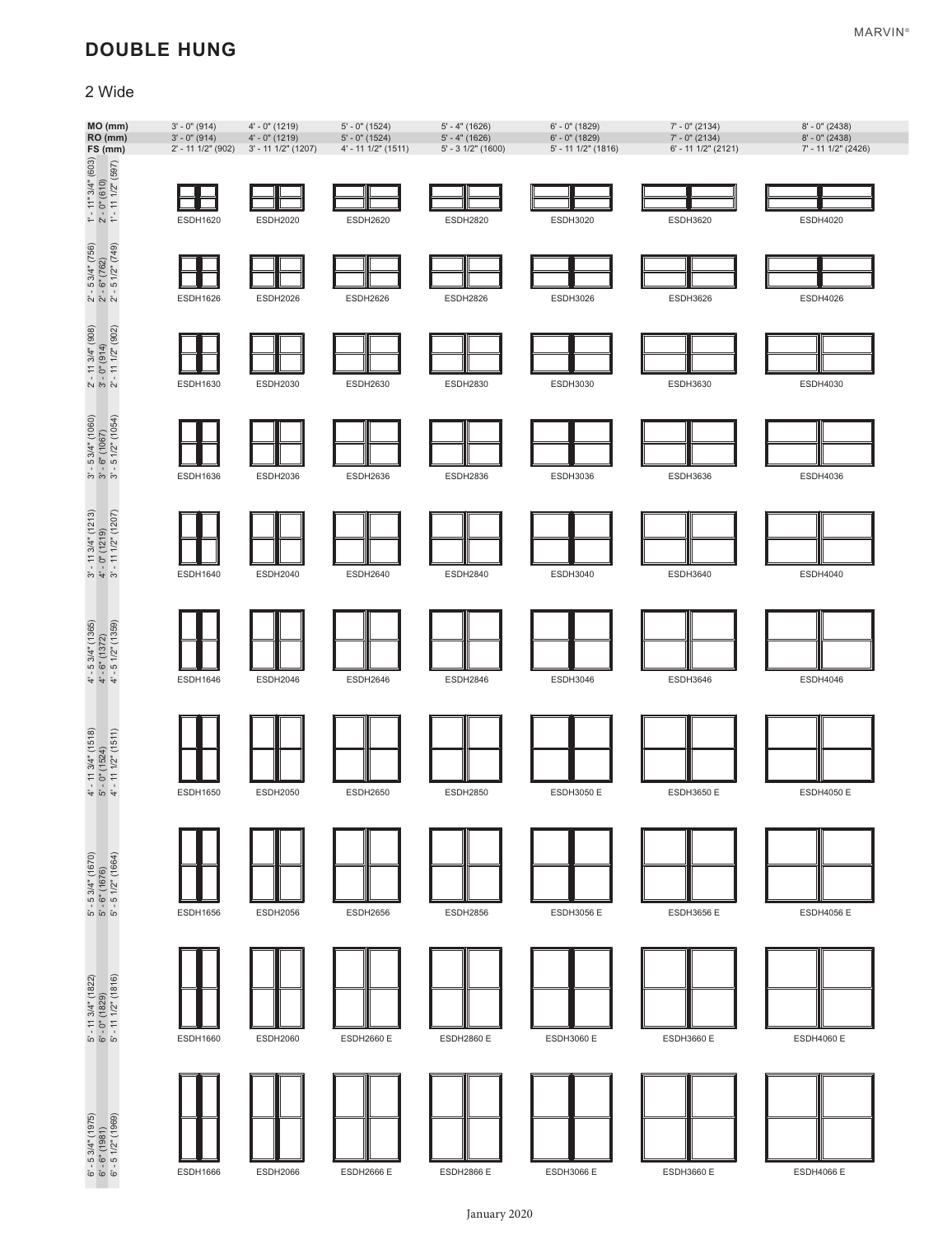#### MARVIN ESSENTIAL™ COLLECTION **DOUBLE HUNG**

#### 3 Wide



ESDH1666 ESDH2066 ESDH2666 E ESDH2866 E ESDH3066 E

January 2020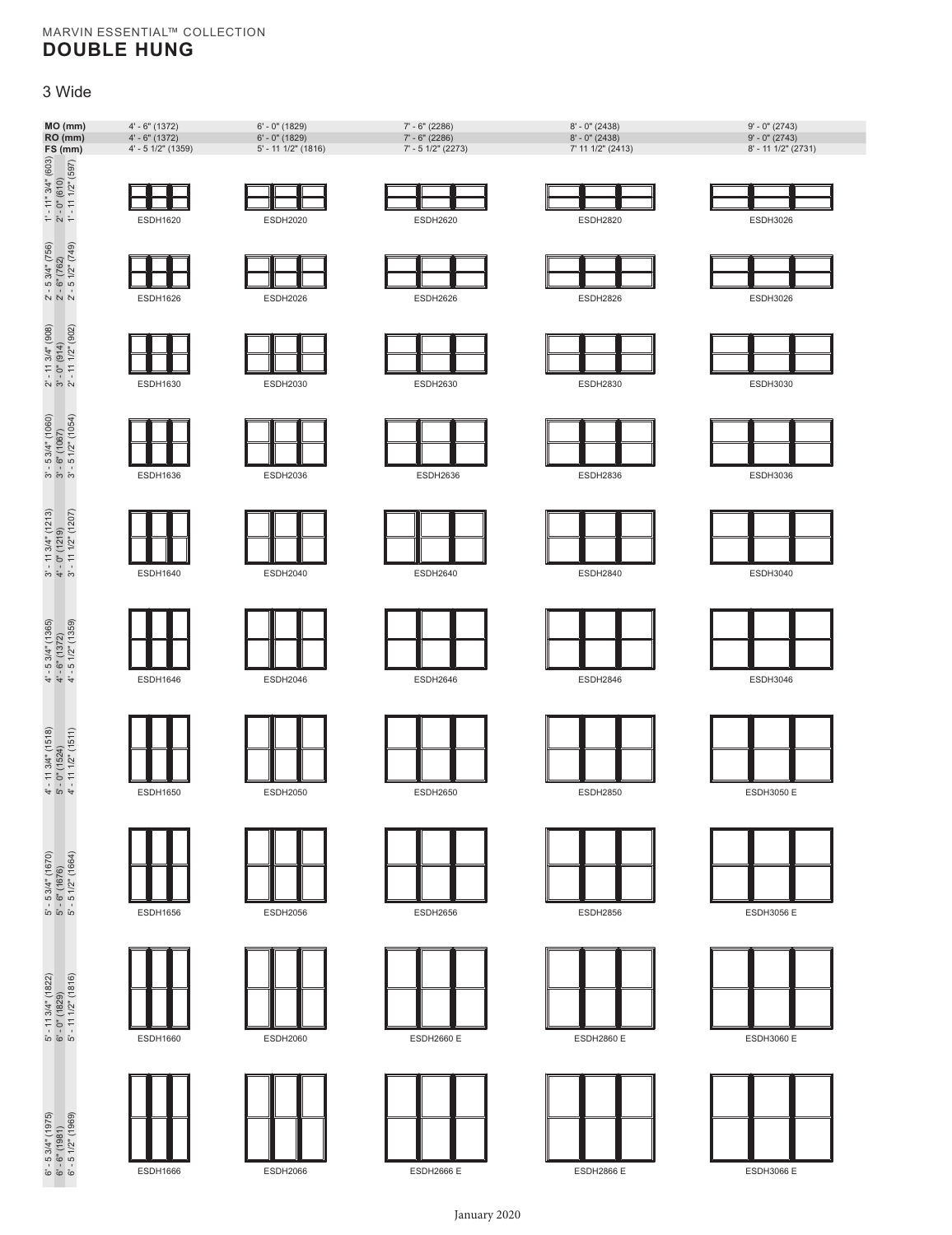# **DOUBLE HUNG**

#### 4 Wide



GBG available in standard Rectangular lite cut, shown. Other GBG lite cuts shown on page 3.

E = These windows (in equal sash) meet National Egress Codes for fire evacuation. Local codes may differ.

Details and Elevations not to scale.

Available in equal, cottage, and reverse cottage sash configurations. Cottage and reverse cottage sash configurations are not available on 20, 60, and 66 call number heights.

Obscure Glass option available on all units.

Units may optionally include a window opening control device tested to ASTM F2090-10, which can be released from the inside without the use of a key, tool, special knowledge, or force greater than that required for normal unit operation.

Special sized units available within product size matrix. See your Marvin retailer.

See page 52 for specific PG Ratings.

For further details and drawings visit the 'Tools and Documents' section at Marvin.com.

#### **MULTIPLE ASSEMBLIES**

Multiple assemblies can be factory mulled.

MAXIMUM ROUGH OPENING not to exceed 114" x 78". Maximum up to 6 units wide by 1 unit high.

MAXIMUM ROUGH OPENING not to exceed 96" x 96".

Maximum up to 5 units wide by 5 units high.

Field mull kits are available. Structural mullion reinforcement is required for some assemblies.

Please consult your local Marvin representative for more information.